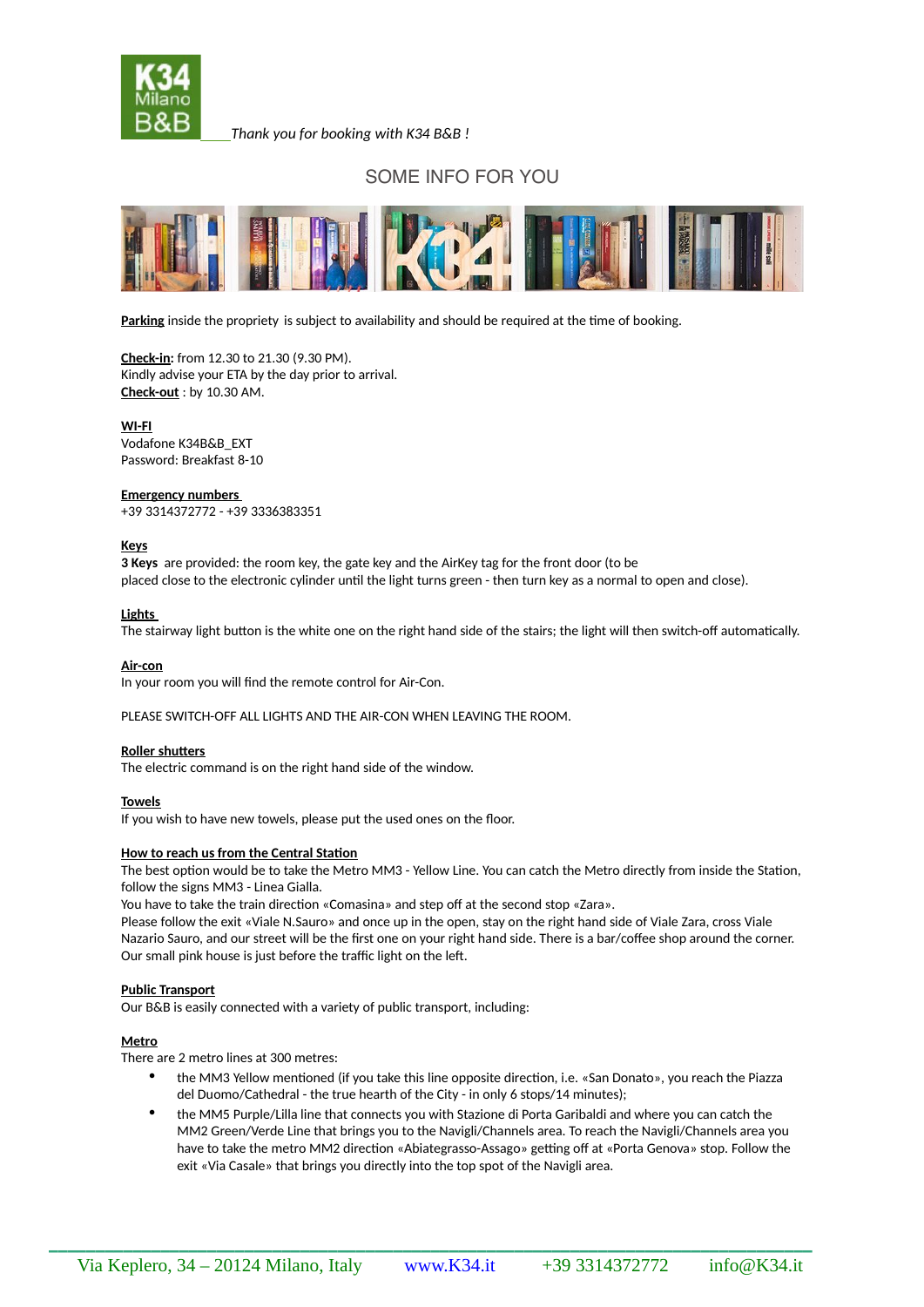

*Thank you for booking with K34 B&B !*

Metro



line 5 "Lilla" (purple)

*Our stop: ZARA @280mt distance from the B&B: see map on the right.*



## **Other transport**

We also have the bus n.60, n.70, n.90, n.91, n.92 and the tram n.5, n.7, n.33 that brings you in interesting spots; however they are not as frequent as the metro lines.



Train stations

*The two major Train Stations, FFSS Stazione Centrale and Stazione Garibaldi are at a walking distance. Stazione Centrale is less than 20 minutes away.*

# **TICKETS**

## **Urban Ticket**

Price: **2,00 €** - Valid for **90 minutes** after stamping, gives you unrestricted travels for all the Milan Municipality area.

## **One Day Ticket**

Price: **7,00 €** - Valid for **24 hours** after stamping, gives you unrestricted travels for all the Milan Municipality area.

## **Three Day Ticket**

Price: **12,00 €** - Valid for **48 hours** after stamping, gives you unrestricted travels for all the Milan Municipality area.

All tickets are all valid also on the rail network, including the urban rail lines of Trenord and the 'Passante Ferroviario' (Urban Railway Network).

## **Where To Buy Tickets**

You can buy ATM tickets at any of the around 2200 authorized outlets (bars, tobacconists, stationers, newspaper stands) found throughout the Milan area and on intercity routes. Search for authorized outlets on [GiroMilano](http://www.atm.it/en/Giromilano/Pages/default_old.aspx) . You can also buy tickets at all underground stations from **ticket machines** selling various types of tickets; these machines accept both coins and bank notes, credits cards and bank cards.

## **[ATM Milano official app](http://www.atm.it/en/ViaggiaConNoi/_layouts/ATM/apps/TellAFriend.aspx?ParentUrl=http%3A%2F%2Fwww.atm.it%2Fen%2FViaggiaConNoi%2FPages%2FATMMobile.aspx&ParentTitle=ATM+Milano+official+app)**